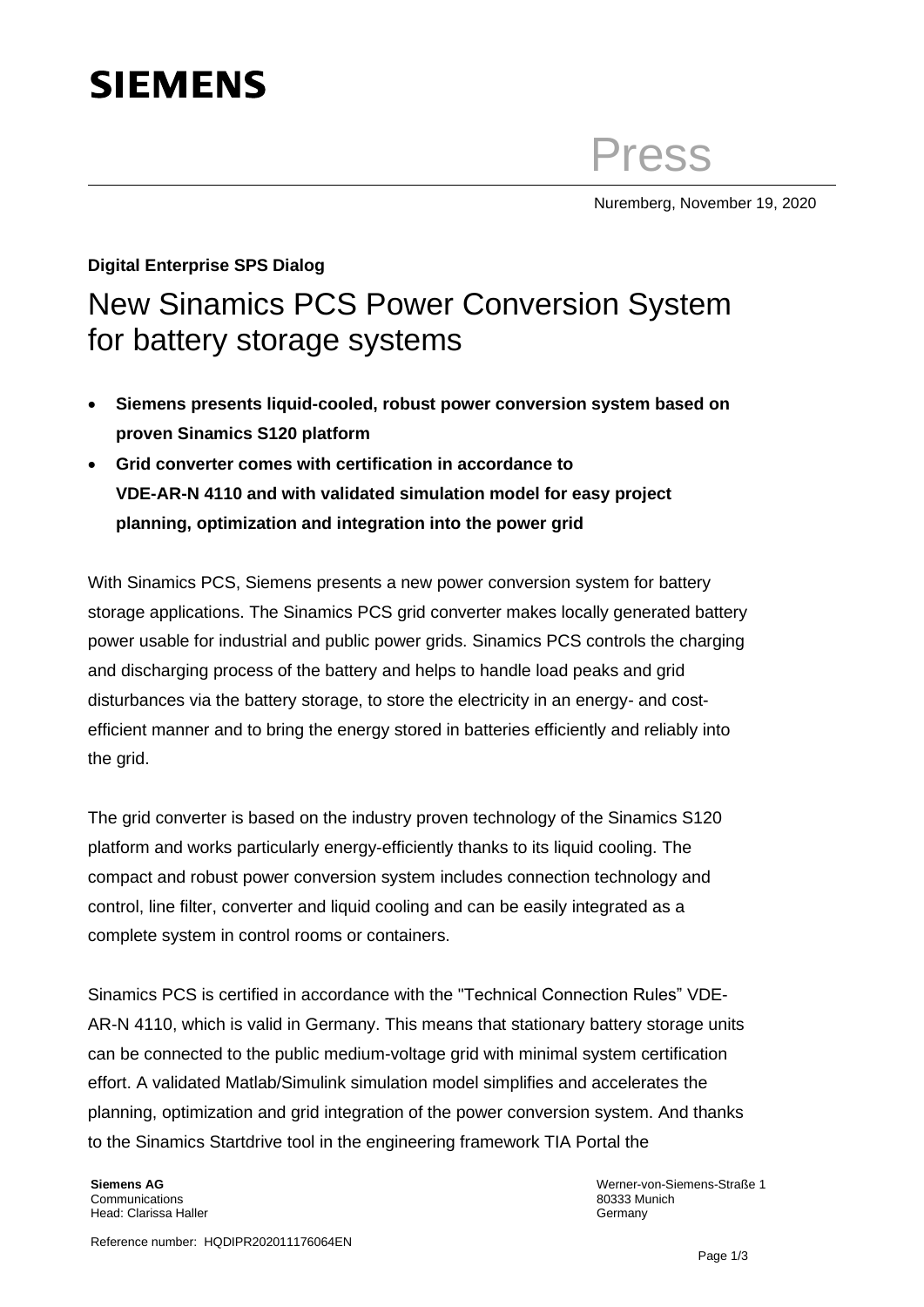grid converter can be integrated into the drive world comfortably. Operating states and system parameters can be read out via the Profinet communication interface. This allows the data from operation to be monitored and analyzed and makes precise statements about upcoming service work possible.



Siemens presents Sinamics PCS, a liquid-cooled, robust power conversion system for battery storage systems.

This press release and a press picture are available at [https://sie.ag/3nuRZlS.](https://sie.ag/3nuRZlS)

For further information regarding the Digital Enterprise SPS Dialog 2020, please see [www.siemens.com/sps-dialog.](http://www.siemens.com/sps-dialog)

For further information regarding Sinamics PCS, please see [http://siemens.com/sinamics-pcs.](http://siemens.com/sinamics-pcs)